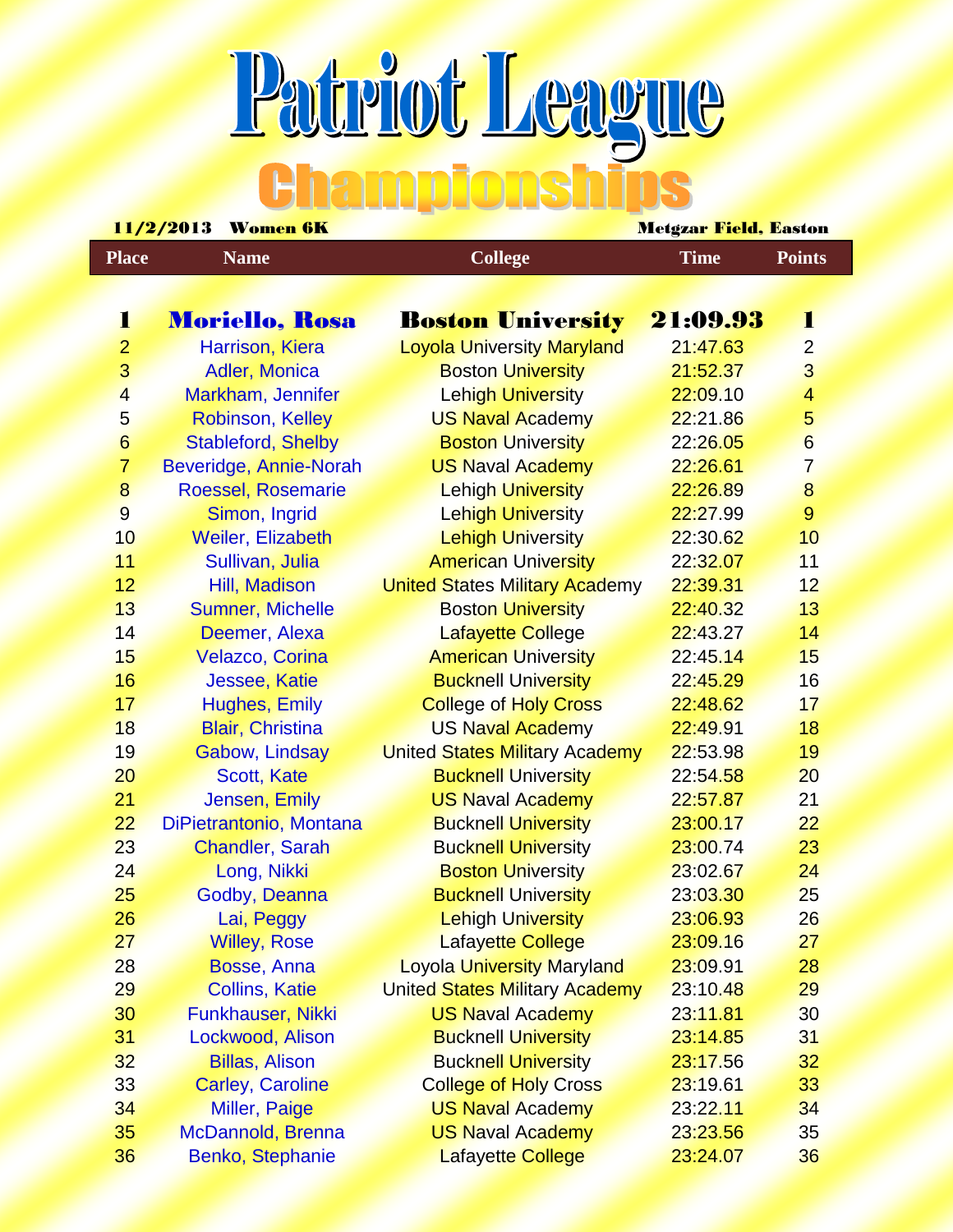| 37 | Adams, Nora                 | <b>Bucknell University</b>            | 23:24.44 | 44   |
|----|-----------------------------|---------------------------------------|----------|------|
| 38 | Ashli, Tagoai               | <b>Boston University</b>              | 23:25.08 | 37   |
| 39 | <b>Buck, Emily</b>          | <b>United States Military Academy</b> | 23:26.31 | 38   |
| 40 | Kolakowski, Reagan          | <b>American University</b>            | 23:29.44 | 39   |
| 41 | <b>Foster, Krystal</b>      | <b>American University</b>            | 23:32.31 | 40   |
| 42 | <b>Carr, Caroline</b>       | <b>College of Holy Cross</b>          | 23:33.93 | 41   |
| 43 | <b>Edinger, Betsy</b>       | <b>Bucknell University</b>            | 23:37.00 | 44   |
| 44 | Miller, Brianna             | <b>United States Military Academy</b> | 23:37.67 | 42   |
| 45 | <b>Welsh, Mary</b>          | <b>College of Holy Cross</b>          | 23:39.59 | 43   |
| 46 | Lottermann, Rachel          | <b>Boston University</b>              | 23:40.00 | 44   |
| 47 | Keane, Megan                | <b>Colgate University</b>             | 23:41.08 | 45   |
| 48 | Casalnova, Hana             | <b>Bucknell University</b>            | 23:41.49 | ÷÷   |
| 49 | O'connor, Morgan            | <b>US Naval Academy</b>               | 23:44.18 |      |
| 50 | <b>Birkenmaier, Anne</b>    | <b>Lehigh University</b>              | 23:44.95 | 46   |
| 51 | Troisi, Elizabeth           | Lafayette College                     | 23:47.18 | 47   |
| 52 | <b>Waldron, Amanda</b>      | <b>College of Holy Cross</b>          | 23:50.54 | 48   |
| 53 | Nelson, Shannon             | <b>Lehigh University</b>              | 23:51.65 | 49   |
| 54 | <b>Reynolds, Holland</b>    | <b>Colgate University</b>             | 23:51.94 | 50   |
| 55 | Heuvel, Sandra van den      | <b>College of Holy Cross</b>          | 23:55.45 | 51   |
| 56 | Sciortino, Felicia          | <b>Boston University</b>              | 23:56.14 |      |
| 57 | Mulkey, Amanda              | <b>US Naval Academy</b>               | 23:58.68 | ÷÷.  |
| 58 | Mecklenburg, Katrina        | <b>United States Military Academy</b> | 23:59.08 | 52   |
| 59 | <b>Carter, Nicole</b>       | <b>United States Military Academy</b> | 24:00.72 | 53   |
| 60 | <b>Scully, Mary Cate</b>    | <b>US Naval Academy</b>               | 24:02.93 | يديد |
| 61 | <b>Skellington, Carlie</b>  | <b>Lehigh University</b>              | 24:04.17 | --   |
| 62 | Sowinski, Rachel            | <b>College of Holy Cross</b>          | 24:07.99 | 54   |
| 63 | <b>Weiner, Arielle</b>      | <b>Lehigh University</b>              | 24:10.11 |      |
| 64 | <b>Brillaud, Ally</b>       | <b>Boston University</b>              | 24:14.82 | --   |
| 65 | Jorgensen, Janelle          | <b>Boston University</b>              | 24:16.91 | ≕    |
| 66 | Holdridge, Katherine        | <b>College of Holy Cross</b>          | 24:18.90 |      |
| 67 | <b>Budris, Kelseagh</b>     | <b>American University</b>            | 24:20.12 | 55   |
| 68 | Cline, Dayna                | <b>United States Military Academy</b> | 24:22.98 |      |
| 69 | Howley, Katherine           | <b>Lehigh University</b>              | 24:25.24 | --   |
| 70 | Devita, Julienne            | <b>American University</b>            | 24:28.40 | 56   |
| 71 | Hart, Cassidy               | <b>American University</b>            | 24:28.81 | 57   |
| 72 | <b>Maguire, Kelly</b>       | <b>Loyola University Maryland</b>     | 24:29.86 | 58   |
| 73 | Jan, Katie                  | <b>US Naval Academy</b>               | 24:36.12 |      |
| 74 | <b>Bains, Simran</b>        | <b>Lafayette College</b>              | 24:41.04 | 59   |
| 75 | Canas, Erica                | <b>Loyola University Maryland</b>     | 24:41.93 | 60   |
| 76 | <b>Wright, Shannon</b>      | <b>Lehigh University</b>              | 24:42.71 |      |
| 77 | <b>Watters, Grace</b>       | <b>Lafayette College</b>              | 24:44.54 | 61   |
| 78 | Gildea, Catherine           | <b>College of Holy Cross</b>          | 24:47.97 |      |
| 79 | <b>O'Donnell, Elizabeth</b> | <b>United States Military Academy</b> | 24:48.84 |      |
| 80 | Galante, Marissa            | <b>Lehigh University</b>              | 24:50.13 |      |
| 81 | Pearse, Kylie               | <b>Bucknell University</b>            | 24:50.55 |      |
| 82 | Lagueux, Sydney             | <b>Boston University</b>              | 24:55.60 |      |
| 83 | Kurz, Ashtin                | <b>United States Military Academy</b> | 24:58.27 |      |